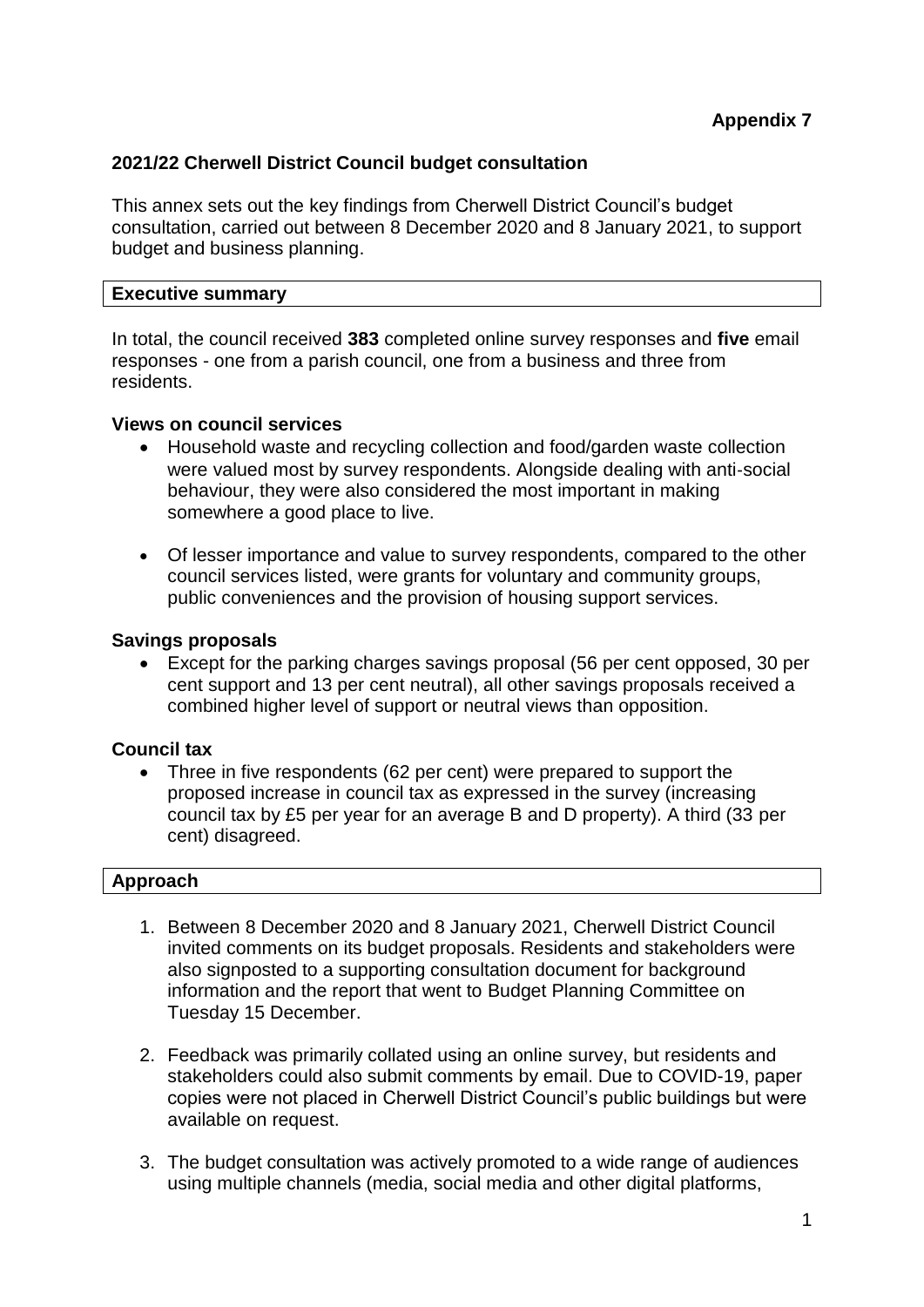website, advertising) including to staff and members to spread the word. The social media posts stimulated several comments and, where genuine questions were raised, we responded to clarify any misunderstandings and provide helpful information.

# **Responses and feedback**

- 4. In total, the council received **383** completed online survey responses and **five** email responses - one from a parish council, one from a business and three from residents. Not everyone answered each question (as was permitted) – summaries in this report focus on the total number of people who answered each question.
	- Proportionally, slightly more women (51 per cent) than men (45 per cent) completed the online survey.
	- There was a spread of responses across different age groups, with most (77 per cent) respondents being aged 35 - 64. Eighteen per cent were aged 65 and over and very few (0.8 per cent) respondents were aged under 25.
	- Facebook (81 per cent) was the most successful channel by far in driving interest in the consultation.
- 5. This consultation feedback will be shared as followed:
	- All responses will be redacted (in line with data protection consent) and made available for all members to review.
	- The consultation report will be shared with members to support Executive and full Council meetings and will be published on the council's website with a link to the meetings.
	- We will also create a visually engaging report, post budget setting, summarising key points for residents and describing outcomes.

## **Views on council services**

- 6. To encourage people to think about what Cherwell District Council does, council's services were grouped into the eighteen broad areas and people were asked: 'How much do you value each of these', using scoring out of 10, where  $1=$  do not value at all and  $10=$  value immensely.
- 7. Respondents were then asked to consider the role of the same eighteen different services areas in defining the quality of life in their local area. We asked, 'How important are these services areas in making your local area a good place to live?' A rating scale was set for: very important; fairly important; neither; of little importance; not important at all.
- 8. Household waste and recycling collection (93 per cent) and food/garden waste collection (91 per cent) were the services valued most by survey respondents, with over half stating they value them immensely. Alongside dealing with anti‐social behaviour, these two waste services were also considered the most important in making somewhere a good place to live.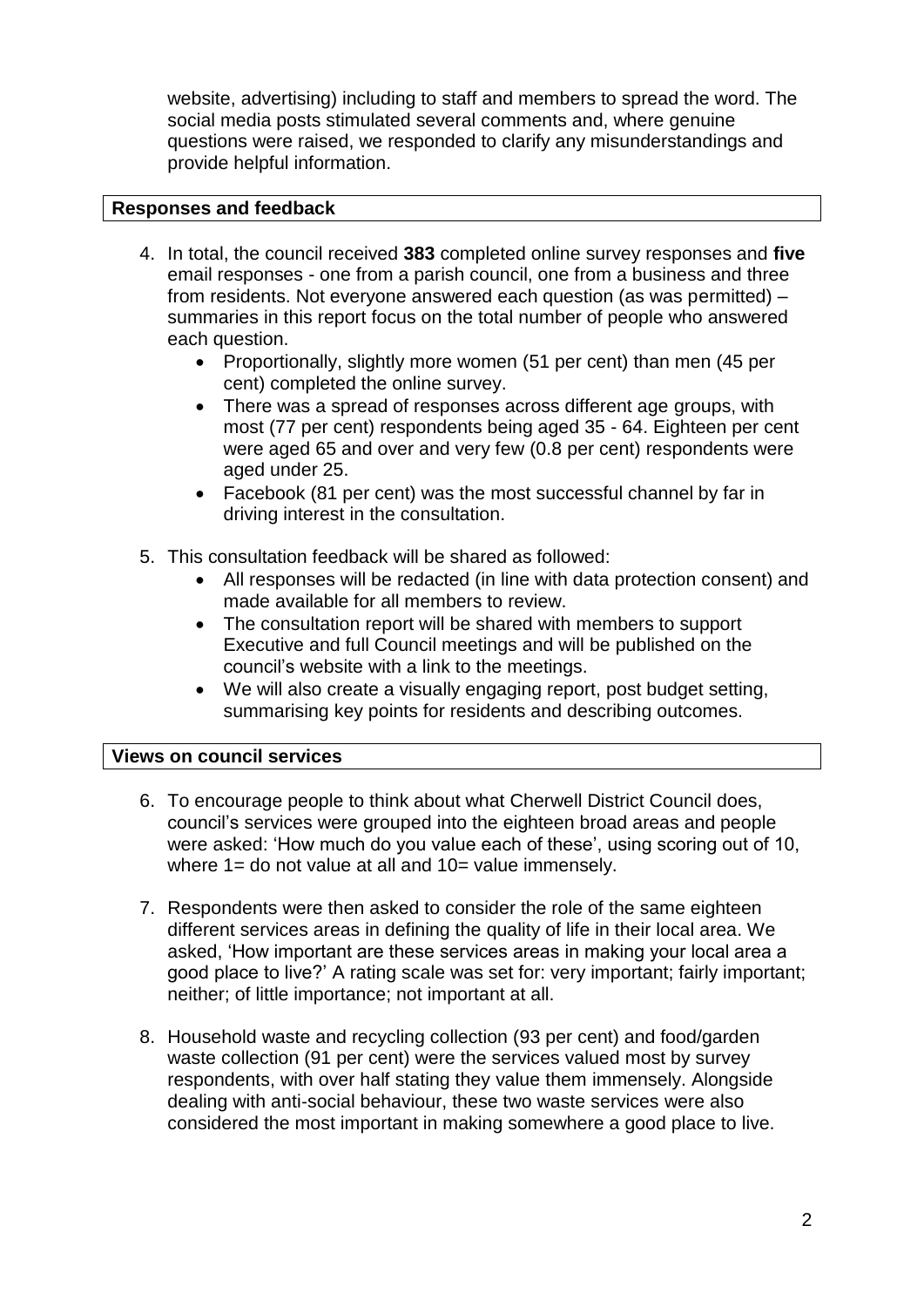- 9. Of the lesser importance and value to survey respondents, compared to the other council services listed, were grants for voluntary and community groups, public conveniences and the provision of housing support services.
- 10. The table below shows the relative personal value respondents placed on each of the different council services listed and how important they considered each to be in making somewhere a good place to live. The services are ranked in order of perceived importance.

# **Perceived value and importance of our services**

|                                                     | Value score of | Very/fairly          |
|-----------------------------------------------------|----------------|----------------------|
|                                                     |                |                      |
|                                                     | least 7 out of | important in         |
|                                                     | 10             | making somewhere     |
|                                                     |                | a good place to live |
|                                                     | %              | %                    |
| Dealing with anti-social behaviour                  | 76             | 95                   |
| Household recycling collection and food/garden      |                |                      |
| waste collection                                    | 91             | 94                   |
| Household waste collection                          | 93             | 94                   |
| Street cleaning and tackling of environmental crime | 79             | 89                   |
| Activities for young people                         | 51             | 82                   |
| Recycling centres (e.g. bottle banks)               | 74             | 81                   |
| Monitoring of food hygiene and health and safety of |                |                      |
| businesses                                          | 76             | 80                   |
| Parks and playgrounds                               | 68             | 77                   |
| Supporting the creation of jobs in the local area   | 65             | 76                   |
| Development control (i.e. planning permission and   |                |                      |
| enforcements)                                       | 55             | 73                   |
| Planning Policy (i.e. long-term development and     |                |                      |
| conservation)                                       | 65             | 72                   |
| Activities for older people                         | 54             | 70                   |
| Sports and leisure facilities and activities        | 65             | 69                   |
| Town centre development                             | 60             | 69                   |
| Providing affordable housing                        | 53             | 64                   |
| Provision of housing support service                | 49             | 58                   |
| Public conveniences                                 | 48             | 55                   |
| Grants for voluntary and community groups           | 46             | 54                   |

## **Savings proposals**

- 11. The survey gave people the opportunity to give their views on the 53 savings proposals put forward, by stating if they supported, opposed or were neutral towards each and give comments. Overall, most people gave a view on each proposal but few people substantiated their views.
- 12.Except for the parking charges savings proposal (56 per cent opposed, 30 per cent support and thirteen per cent neutral), all other savings proposals received a combined higher level of support or neutral views than opposition. More detailed commentary grouped by broad service area, is below. All councillors will be able to view the full feedback in the consultation deposit including charts to show the feedback by savings proposal.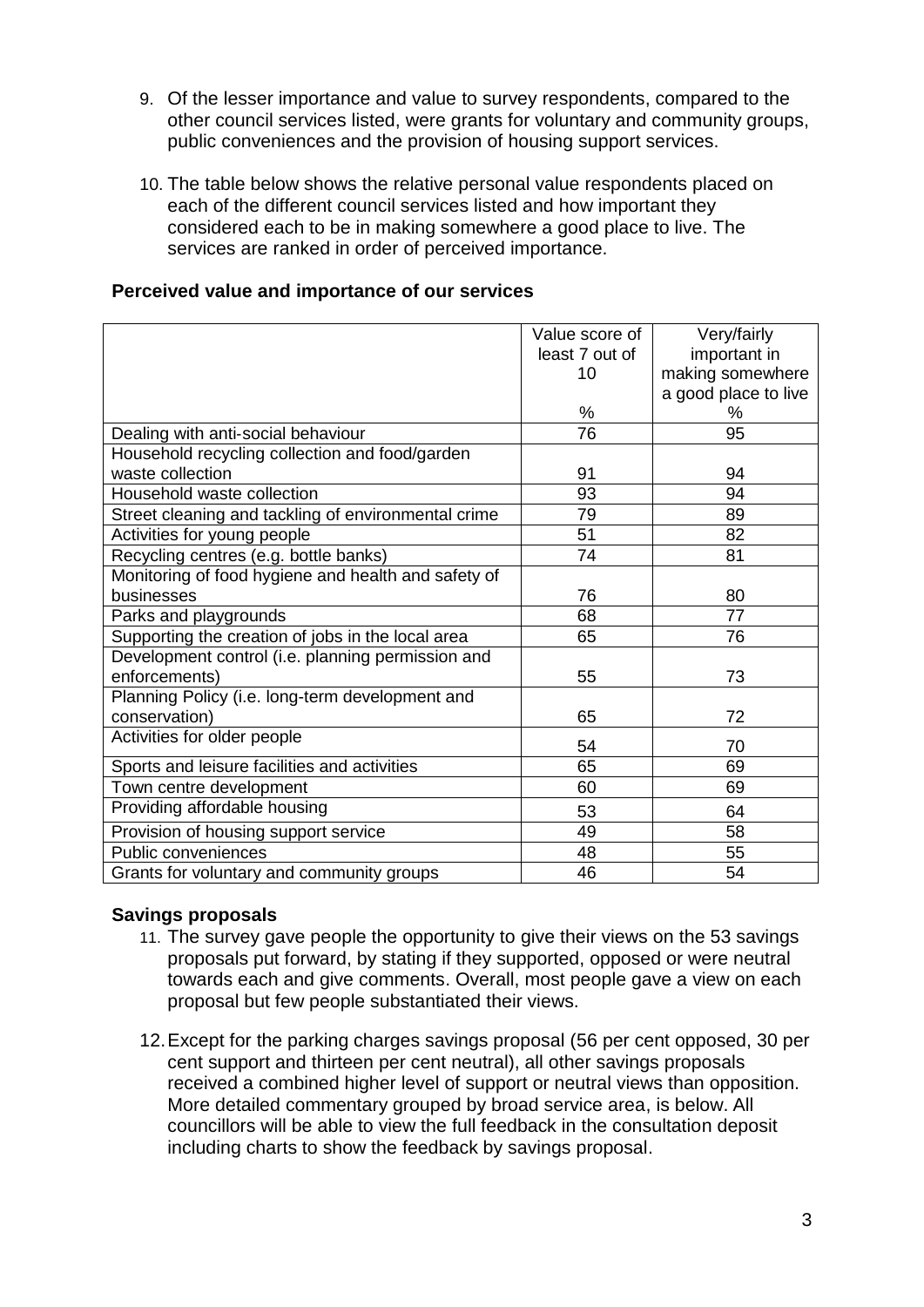# **Adults and housing:**

13.There was broad agreement with all three savings proposals in this section; with opposition under 10 per cent and neutral responses ranging between 23 per cent for SAV2112 (ensure that civil penalties are rigorously imposed and recovered in all appropriate cases in order that income is maximised) and 35 per cent for SAV2108 (a reduction in overheads within the housing service and restructure the debt and money advice contract).

# **Public health and wellbeing:**

- 14.Broad agreement was shown for the following savings proposals:
	- SAV2115 (delivering sports and physical activity in new ways and working in partnership to reduce the amount spent on venue hire, external coaches and equipment).
	- SAV 2116 (developing new models of delivery to make more use of the youth activators in school holidays).
	- SAV 2123 (working with partners to make Stratfield Brake, Kidlington more accessible and need less subsidy to operate well).
	- SAV 2117 (one-off reduction in the cost of the leisure contract linked to repairs and maintenance requirements).
	- SAV 2128 (additional income from Oxfordshire County Council to pay for administering the Councillor Priority Fund).
	- SAV 2118 (income generation from sports pitches).

Agreement ranged from 52 per cent to 62 per cent.

- 15.Other savings proposals where a neutral view is nearly equal to, or exceeds support, can be seen for:
	- SAV 2132 (restructuring of the healthy place shaping team).
	- SAV 2119 (maintain the core grant to Banbury Museum but review additional support for utility costs that the Museum Trust will become responsible for).
	- SAV 2122 (correction of revenue budget to better reflect costs across all leisure facilities).
- 16.SAV2199 (review funding to the Citizen's Advice Volunteer Connect service and deliver some elements of reshaped service in house) received virtually equal responses across the three categories, with opposition being equal to support. Nine people provided comments as to why they opposed this proposal and specifically they were concerned about the likely increase in demand due to the coronavirus pandemic and its economic impact on people's lives. They felt this service is greatly valued, and a decrease in their offer is a false economy and to the detriment of residents.
- 17.The remaining proposal in this section where opposition (40 per cent) was virtually equal to support (38 per cent) was SAV2124 (reduce the grant payment to The Mill Arts Centre Trust). Six out of the 149 respondents opposed to this savings provided comments to substantiate their response. They stated the wellbeing benefits being delivered by The Mill, in terms of education and entertainment were crucial at this current time. They strongly supported funding continuing.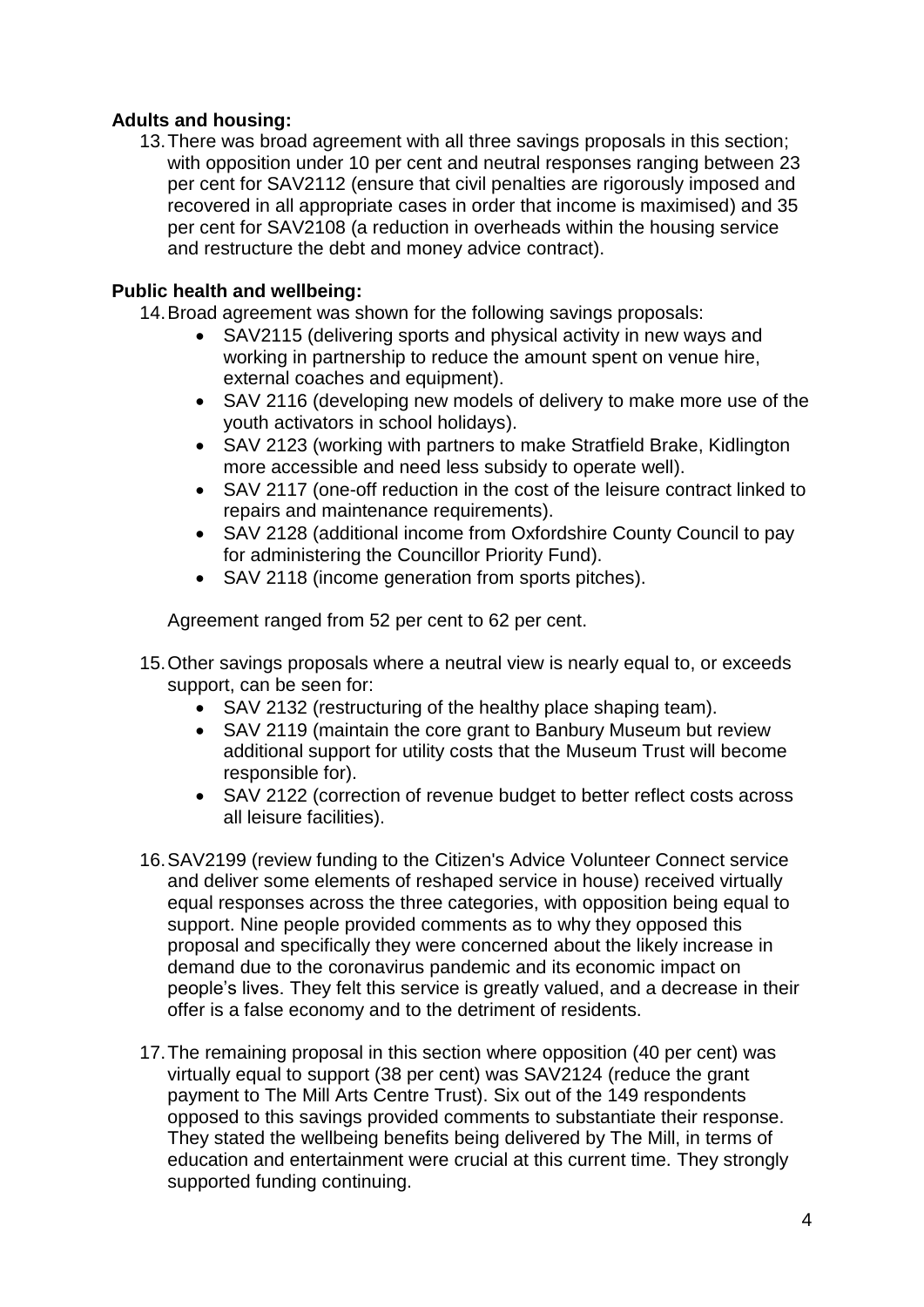# **Place and growth:**

18.Overall support was shown for all the savings proposals in this section, except SAV2101b (rental increase for affordable homes and shared ownership properties owned by the council). Opposition (40 per cent) is virtually equal to support (39 per cent) alongside (20 per cent) neutral views. Thirty-four people provided comments in this section to support their views and most related to SAV2101b. It was felt that increasing rent for people, who may already be on low incomes and more negatively impacted by the effects of COVID-19, could create long term damaging implications, driving up debt and homelessness, causing families to fall further into crisis and potentially increasing people's reliance on benefits to survive.

# **Regulatory services:**

19.There was broad agreement (58 per cent) to the single proposal SAV2105 (increase income from licensing and chargeable work in environmental health) in this section.

## **Commercial development, assets and investment:**

20.There was significant agreement with the eleven savings proposals in this section, except for SAV2133e (land disposal programme) and SAV2139 (removal of previously agreed project review funding within the growth and commercial service area) where neutral responses are equal to those in support. Overall, opposition averages just 6.5 per cent of responses.

# **Customers and organisational development**

- 21.Significant support was shown for the following savings proposals in this section:
	- SAV2158 (to reduce the annual budget of computer hardware expenses due to a reduced hardware demand currently).
	- SAV2159 (to increase the land charges income by increasing our local standard search fee by £15 from £170 to £185).
	- SAV2160 (to reduce the annual budget of mileage, stationery and paper due to an increased use of working from home and digital methods in customer services).
	- SAV2166 (to remove the four cash and card payment machines located at the Cherwell District Council offices to reduce costs associated with accepting these payments).
	- SAV2169 (to reduce the annual budget for postage as a result of ongoing increase in use of digital methods of accessing and sending correspondence and information).
	- SAV2153 (deliver business administrative support to directors through a shared provision across Oxfordshire County Council and Cherwell District Council).
	- SAV2154 (establish a charged videography and design service for external customers).
	- SAV2156 (savings achieved by reducing consultant fees, Cherwell Link magazine moving online, no longer contributing to district data post and various other non-pay budget lines across the communities, strategy and insight service area).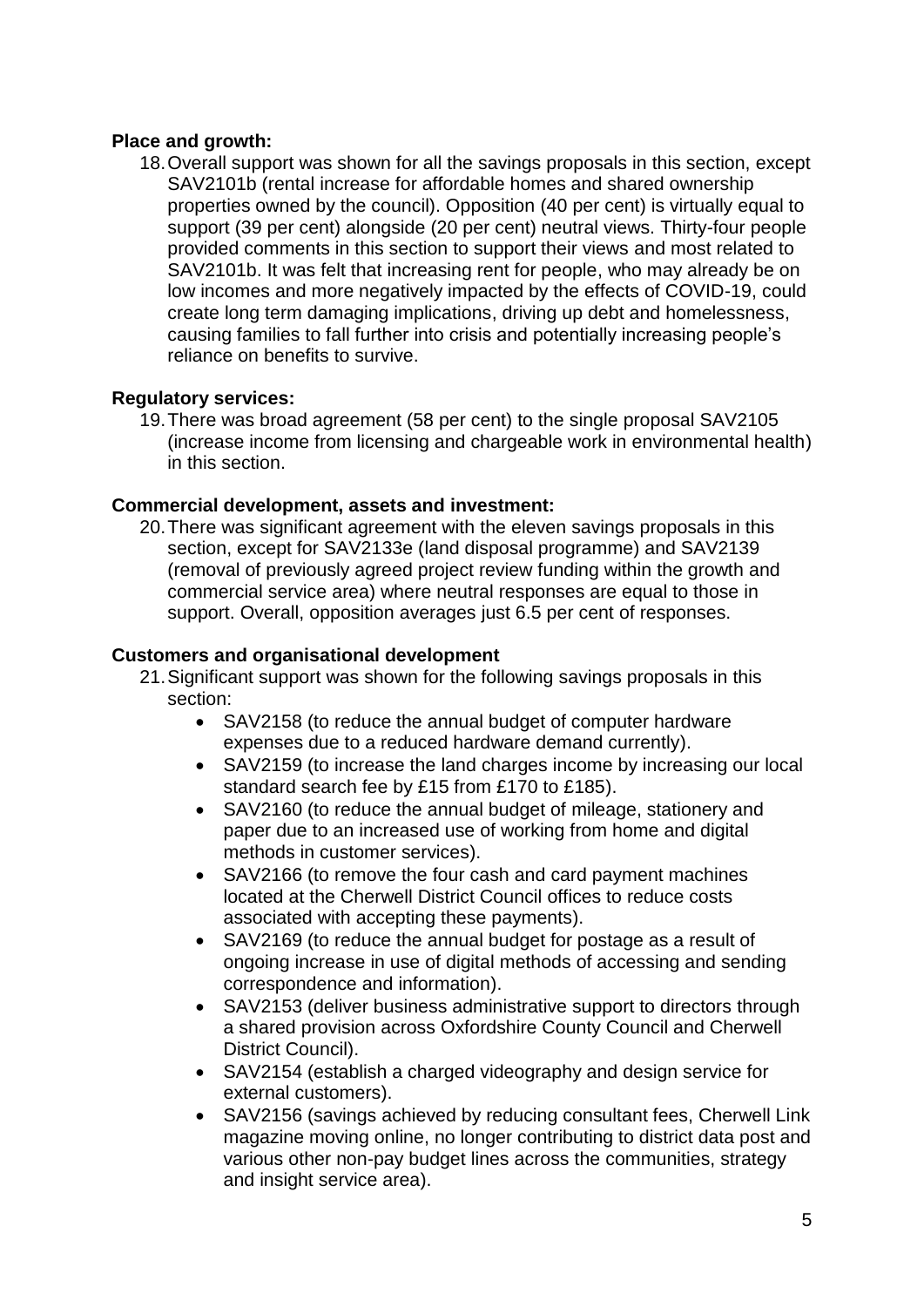- SAV2172 (deliver targeted savings across digital and IT).
- SAV2188a (service redesign in the human resources transactional team due to the roll out of i-Trent HR system).
- SAV2188c (reduction in training budget).

All of these received between 60 per cent (SAV2154) and 87 per cent (SAV2160) support.

- 22.SAV2157 (reducing staffing costs within customer services) has virtually equal support and opposing responses. Thirty-six per cent opposed and 36 per cent support this proposal. This proposal received five free text responses with a mixed level of opinion.
- 23.For SAV2167 (to close the LinkPoint offices, and provide appointment services by phone and online, with face to face appointments at Bodicote House only) 27 per cent opposed and 30 per cent were neutral. Around four in ten (43 per cent) supported it. Of the eight respondents who provided comments to substantiate their opposition, concern focused on the potential to disproportionately negatively impact residents who are vulnerable and do not have access to IT.
- 24.SAV2155 (hold three vacancies across communications, strategy and insight service area) showed 42 per cent neutral responses versus 50 per cent supported.
- 25.Finally, SAV2188b (no graduate trainee will be recruited by the council in the current round) shows a level of opposition of 43 per cent versus 32 per cent support, with 25 per cent neutral. Eight respondents provided comments on why they opposed this savings proposal. They suggested this proposal did not generate a significant enough saving to justify not providing opportunities to young people who have been severely affected by COVID. It was advocated that the council should set an example to employers in the private sector in their continued commitment to the next generation of workers.

## **Communities**

- 26.This is the one broad service area where level of opposition was most pronounced.
- 27.SAV 2143 (growth of the bulky bin and bulk waste service has made it easier for residents to get rid of their waste with this cost-effective service) was significantly supported (80 per cent).
- 28.SAV2149 (increase charging for using public conveniences to 20p) saw broadly similar level of support (46 per cent) compared to opposition (41 per cent with 13 per cent neutral).
- 29.SAV2150 (mechanical sweeping in villages to be carried out annually with a reduction in urban town centre late evening cleansing in the summer) was opposed by 42 per cent, to 38 per cent in support and 21 per cent neutral responses. This proposal received mixed comments with five people feeling that it would be further detriment to the quality of environments that people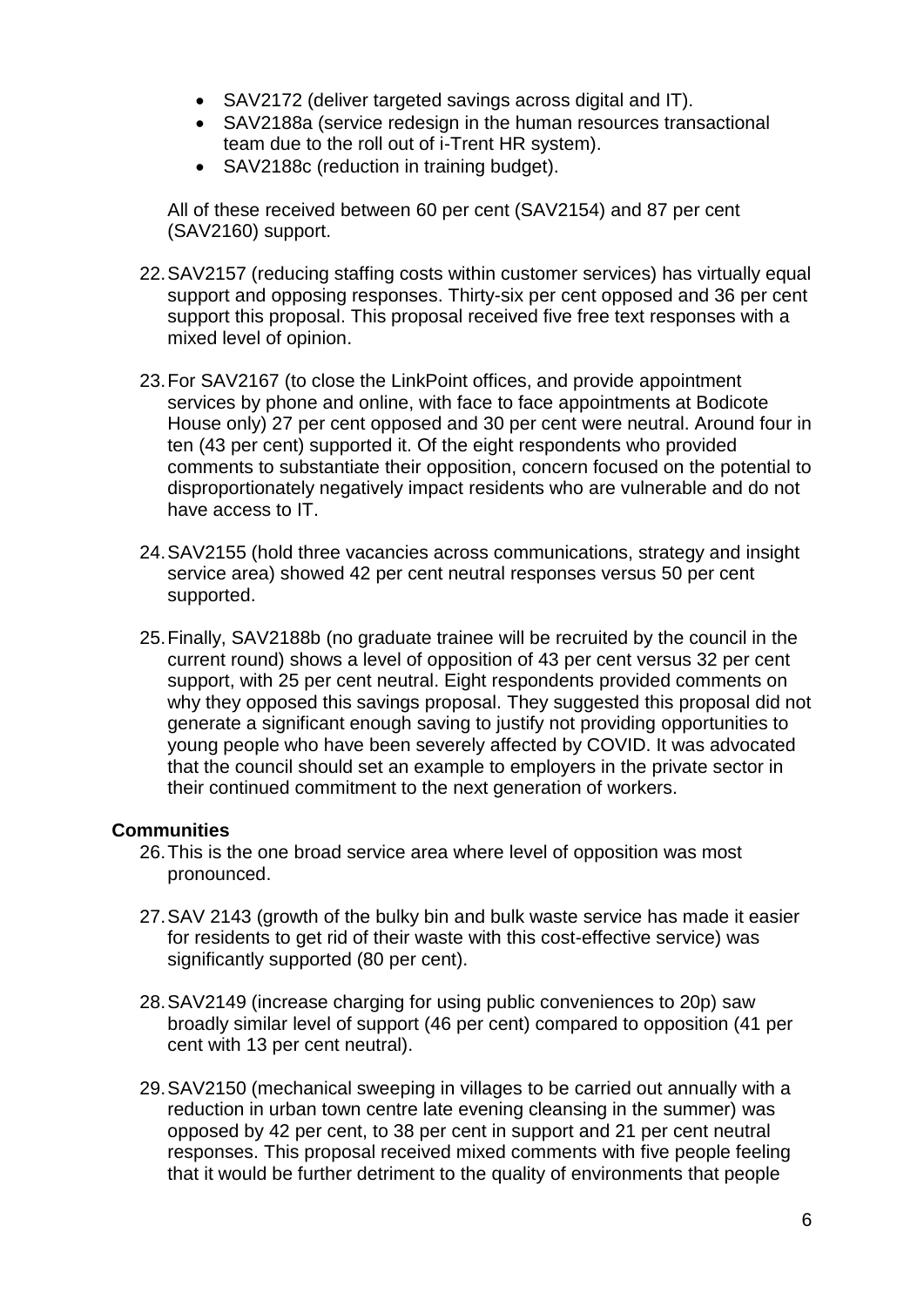live, shop, work and travel. There was a suggestion that, while the service was needed, it should be carried out when required, rather than on a time basis.

- 30.Of all the savings proposals put forward, SAV2144 (review parking charges in car parks) received the greatest level of opposition (56 per cent) compared to 30 per cent support alongside thirteen per cent neutral. Two of the emails we received also strongly opposed this proposal. Twenty-one people clarified their opposition in the comments section. The main concerns were the perceived reducing footfall in towns at a time when they are in decline; and increased parking charges, further discouraging people from entering the town centre.
- 31.SAV2145 (introduce a new food waste collection service; charge for the garden waste collection service from July 2021) received support of 47 per cent, with 40 per cent opposed and 12 per cent neutral. This savings proposal received the highest number of comments from people wishing to clarify their views, with 45 people providing their opinions.
	- Comments ranged from concern about the burning of garden rubbish, flytipping and additional trips to the recycling centres, to complaints that this service should fall within the current council tax charges and that this service should not attract an additional cost.
	- The proposal to introduce a new food waste collection service was largely overlooked within the free text, with most respondents focusing on the garden waste charges being introduced.

#### **Proposed council tax increase**

- 32.Around three in five respondents (62 per cent) agreed they would be prepared to support the proposed increase in council tax as expressed in the survey (increasing council tax by £5 per year for an average B and D property) whereas a third (33 per cent disagreed and five per cent did not know).
- 33.Fifty respondents made comments to support their response and while many people used this opportunity to make individual points, such as sharing their views on the council or the taxation system in general, three themes did emerge.
	- A small number of respondents raised concerns about raising taxes in the current economic climate and/or the impact it will have on the less well-off in society (nine responses).
	- Others said they would be happy to pay the increase but not if some of the other proposed charges were also introduced (four responses)
	- Others were willing to pay more in general to stop cuts or improve services (three responses).

All councillors will be able to view the full feedback in the consultation deposit.

#### **Other comments on the budget**

34.Forty-four respondents provided feedback when asked if they had any other comments on the council's budget. Many people used this as an opportunity